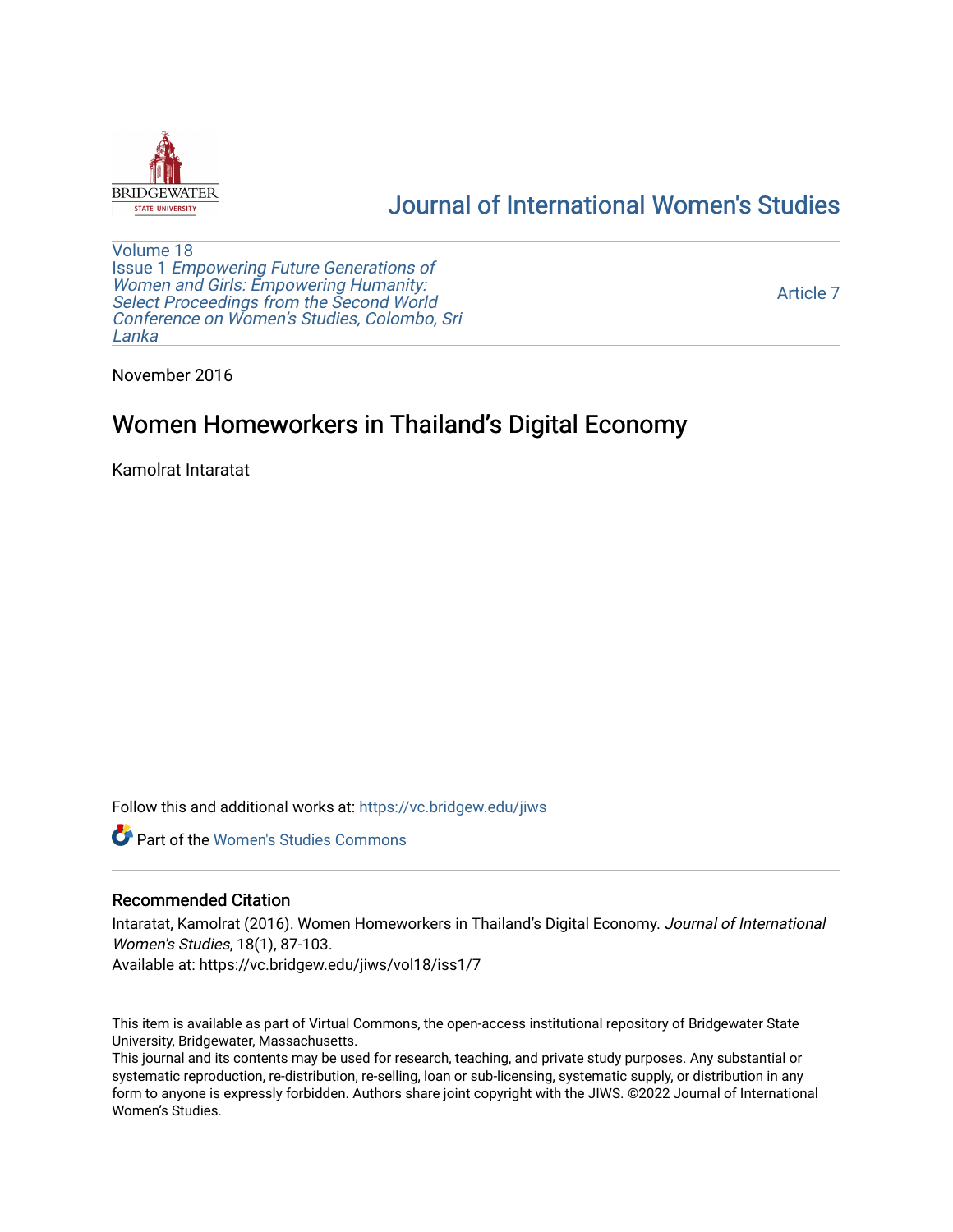#### Intaratat: Women Homeworkers in Thailand's Digital Economy

This journal and its contents may be used for research, teaching and private study purposes. Any substantial or systematic reproduction, re-distribution, re-selling, loan or sub-licensing, systematic supply or distribution in any form to anyone is expressly forbidden. ©2016 Journal of International Women's Studies.

## **Women Homeworkers in Thailand's Digital Economy**

By Kamolrat Intaratat<sup>[1](#page-1-0)</sup>

#### **Abstract**

Home-based work (subcontracted work to be done at home) is widespread in all regions of Thailand. Most homeworkers use their houses as the workplace for producing textiles and garments, wood products, basketry, artificial flower making, food processing, leather goods and plastics, metal products and jewellery, and then deliver them to the employers or business mediators. This is not the same as production for direct sale. In 2007, the National Statistical Office (NSO) reported that out of the 249,290 households, there were 440,251 people earning their livelihoods through homeworking. Of this number, 337,526 or slightly more than three quarters of them were women and 102,725 were men. This study builds on previous research conducted in 2006 on the status of women homeworkers in Thailand and their use of Information and Communications Technology (ICT) to promote economic empowerment and generate new income opportunities. Since 2006, Thailand has undergone numerous social, economic, and political changes. Acknowledging the problems homeworkers face, in 2010, the Thai Parliament passed the Homeworkers Protection Act B.E. 2553 and a social protection policy came into force in May 2011. The law mandates fair wages, including equal pay for men and women doing the same job. Even though this Act is in effect, most homeworkers are still not aware of their legal rights and keep working under unfair conditions. This research study will present the enabling and disabling environments, for the material wellbeing of women homeworkers, their level of awareness and ability to improve their situation, and their access to and control of resources to use ICT to develop their businesses in Thailand's fast growing digital economy. It will also examine the activities related to gender equality issues in women's use of ICT and the effects of these efforts for gender governance and women's economic empowerment.

*Keywords*: women homeworkers in Thailand, digital economy, ICT, entrepreneurship, economic empowerment

#### **Introduction**

 $\overline{a}$ 

Thailand has a population of 67.2 million people. The participation of women in the labor force has always been high, and married women continue to work throughout their lives, even while raising children. The [Labor Force Survey \(June 2014\),](http://web.nso.go.th/en/survey/data_survey/250857_summary_June57.pdf) of the National Statistic Office (NSO), shows that in a population over 15 years of age of 54.83 million, 38.38 million people are employed, 0.45 million are unemployed and 0.10 million are seasonally not active in the labor

<span id="page-1-0"></span><sup>&</sup>lt;sup>1</sup>Sukhothai Thammathirat Open University, Thailand **kamolratchim@gmail.com.** Chair of International Program Communication Arts for ASEAN and Director of Research Center [www.ccdkm.org.](http://www.ccdkm.org/) Since joining STOU, Kamolrat has been involved with studies and projects related to ICT4D, empowering more than 350.000 disadvantaged groups in Thailand and the Asia-Pacific. Before joining STOU, Kamolrat's research focused on agricultural communication. Since 2006 she is the Director of the Research Center of Communication and Development Knowledge Management.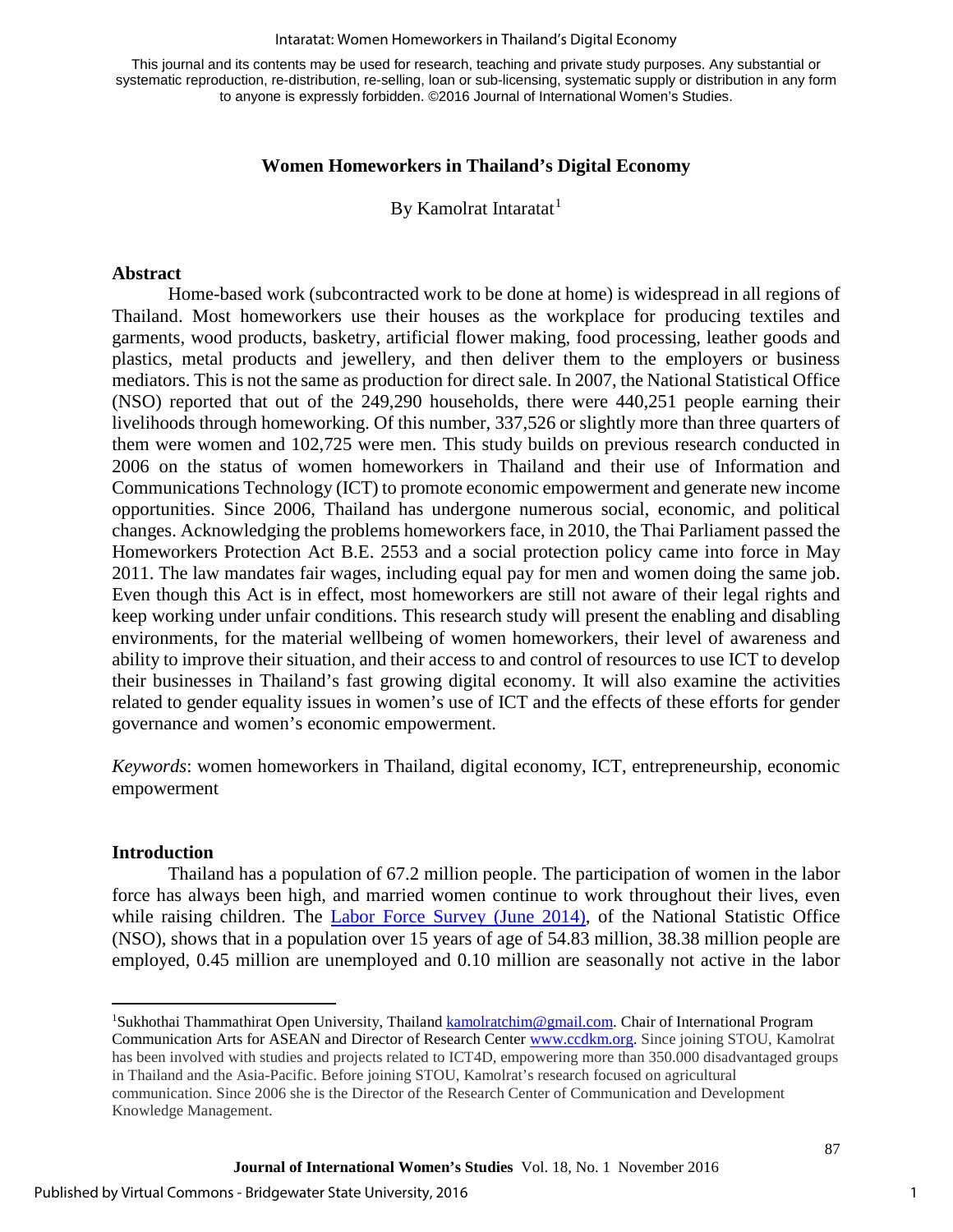force. In addition, 15.90 million people, including housewives, students and the elderly are not in the labor force. Homeworkers can be classified into two main groups: a) those who work individually from their homes, and b) those who work in groups (e.g., housewife group, women's group). Studies conducted by Chasombat and Pradit (1999) and Intaratat (2014) show that 67 percent of homeworkers individually work from home as assemblers or producers, 13 percent help in the home-based business of the family or work in groups, while another nine percent are employees of homeworkers. The rest are contractors and subcontractors.

For over a decade, Thailand has been internationally recognized as a regional centre for ICT growth and development. The country recognizes that ICT literacy provides opportunities for women to fully and equally participate in the digital economy and society, and exercise their right to speak, share ideas, access information and build knowledge. The existing 2,500 telecentres scattered across the country and set up at sub-district administrative offices, community centers, health care centers, schools, and the Universal Social Obligation ICT center called the USO NET in short. Community Centers, provide access to ICTs and the Internet in rural and remote areas with a focus on digital literacy. E-services indeed play a significant role in development by accelerating public service delivery, improving government accountability, encouraging civil participation in decision making processes, boosting the digital economy, among others. However, unless rural people are empowered with digital literacy and entrepreneurial skills, they will remain digitally excluded and marginalized in terms of access and use of information communication technology (ICT). This research outlines three main issues concerning Thai women homeworkers using ICTs:

- 1) Marginalization of women in the labour market. Although labour force participation of women in Thailand is high, the issues related to women's status in employment and the recognition of the contribution of women in reproductive and productive work is still a concern. The participation in economic activities increases the burden of women as they still bear most of the responsibilities for the domestic work. Household division of labour is still engendered and the introduction of ICT usage may add instead of reduce homeworkers' burden and responsibilities.
- 2) Invisibility of Women. Many women remain 'invisible' in the production process especially those homeworkers who are subcontractors or waged-homeworkers. They produce parts of end products. They are also not regarded as the main users of technology.
- 3) Masculine culture of technology. In some cultures, there are inherent factors which hinder women from using technology. These factors promote and facilitate the control and mastery of technology by men. In Thailand, this situation has improved somewhat as women have to some extent gained accessibility since ICT has become affordable, widened its coverage, and became user-friendly. ICT tools have become commonly used to promote gender equity, particularly the use of smartphones.

## **Objectives**

In relation to the general concerns addressed above, the study examines issues of gender relations and the use of ICTs for economic activities among women homeworkers in Thailand's digital economy; in particular, in the following key areas: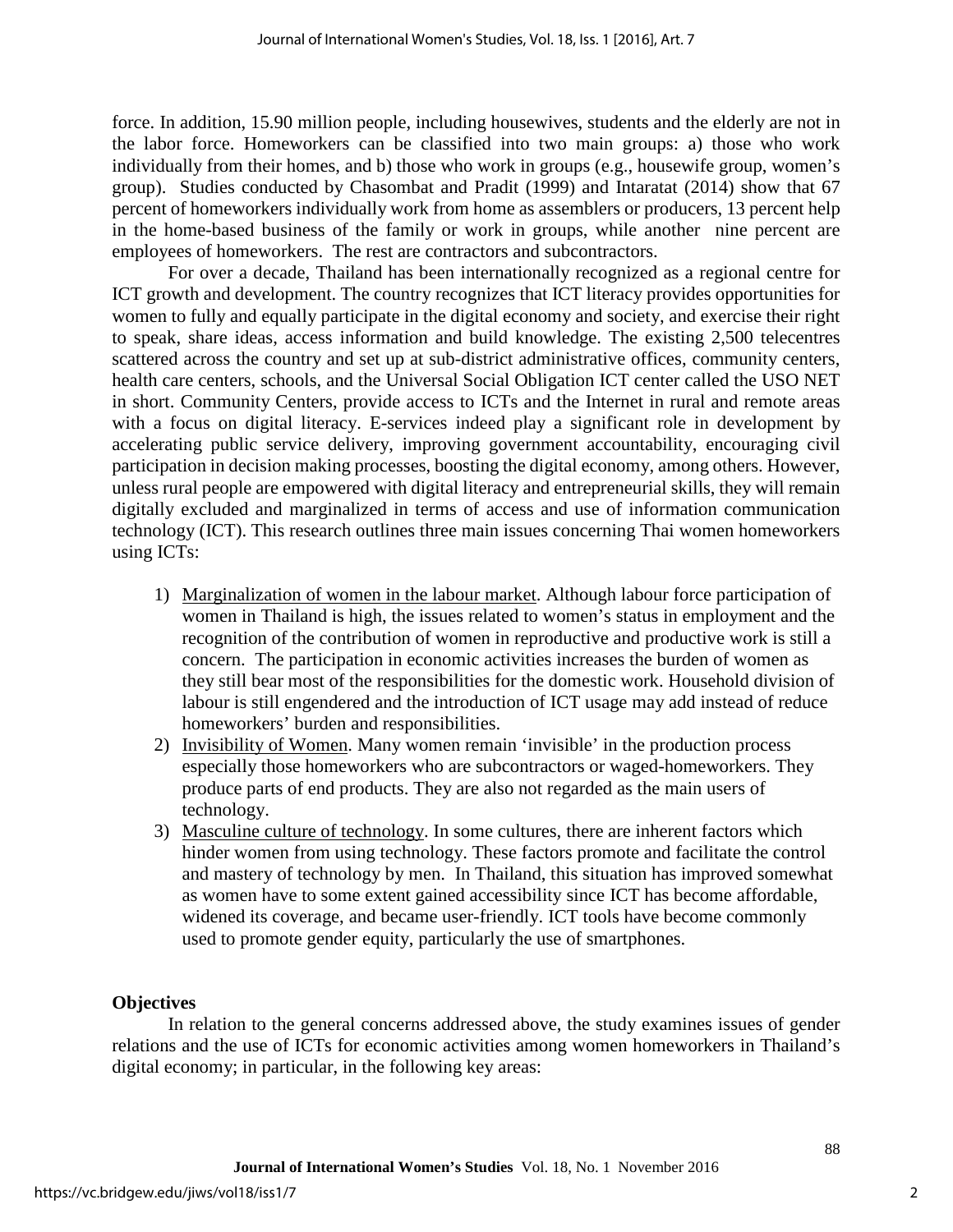- 1) The enabling environment or the contexts, structures and mechanisms supporting women homeworkers and their use of ICTs for home-base work;
- 2) ICT relevant policy, activities or efforts to empower women homeworkers in this current Thailand's Digital Economy.

#### **ICT Policy Reform in 2000s and National Broadband Policy for National Development**

Article 78 of the Constitution of the Kingdom of Thailand B.E. 2550 (2007) calls for the state to undertake public administration in order to develop the society, economy and security of the country in a sustainable manner, it also includes the creation and provision of public services, public utilities, and comprehensive local information infrastructure that is equal throughout the country. The Communication Technology Policy Framework (2011-2020) or ICT 2020 was promulgated in order to serve as the framework for developing ICT until all citizens can access universally, with world-class quality and security standards by the year 2020.

In the global context, the development of ICT in Thailand can be considered average, when measured against worldwide indices such as the "Networked Readiness Ranking" and "e-Readiness Ranking" indices. However, when Thailand is compared to other countries in Asia, especially with neighbouring countries such as Singapore and Malaysia, it turns out that they are more developed than Thailand in all the indices. (ETDA, 2015). The main factor holding back the development of ICT in Thailand in all indices is the readiness of the information and communication infrastructure, which is still insufficient and has limited coverage (NECTEC, 2012). This constrains the development and use of ICT, which is still inefficient and ineffective, in building up knowledge, developing enterprises and serving the government. Thus, the development of ICT infrastructure is an important issue that the ICT Master Plan must resolve.

The Ministry of Information and Communication Technology (MICT) was established in 2002 with the mission to use ICT to promote sustainable development. Although differing in mission and responsibilities, different ministries and agencies share the following common direction and goals when it concerns promoting sustainable development through ICT:

- Human resource development, as people are the foundation for national development.
- Economic and industrial development, emphasizing strategic industries (agriculture, manufacturing and services).
- Social and community development that allows for participatory approaches to local development and management, including the revival and transmission of Thai cultural diversity, such as way of life, customs, values and local wisdom.
- Building of a stable natural resource base, by focusing on addressing environmental problems, including natural disaster warning.
- Improvement of governance, by emphasizing transparency in the public and private sector and allowing the people to participate in the social and economic development process.
- Infrastructure development and the establishment of specialized agencies and institutions to mobilize development.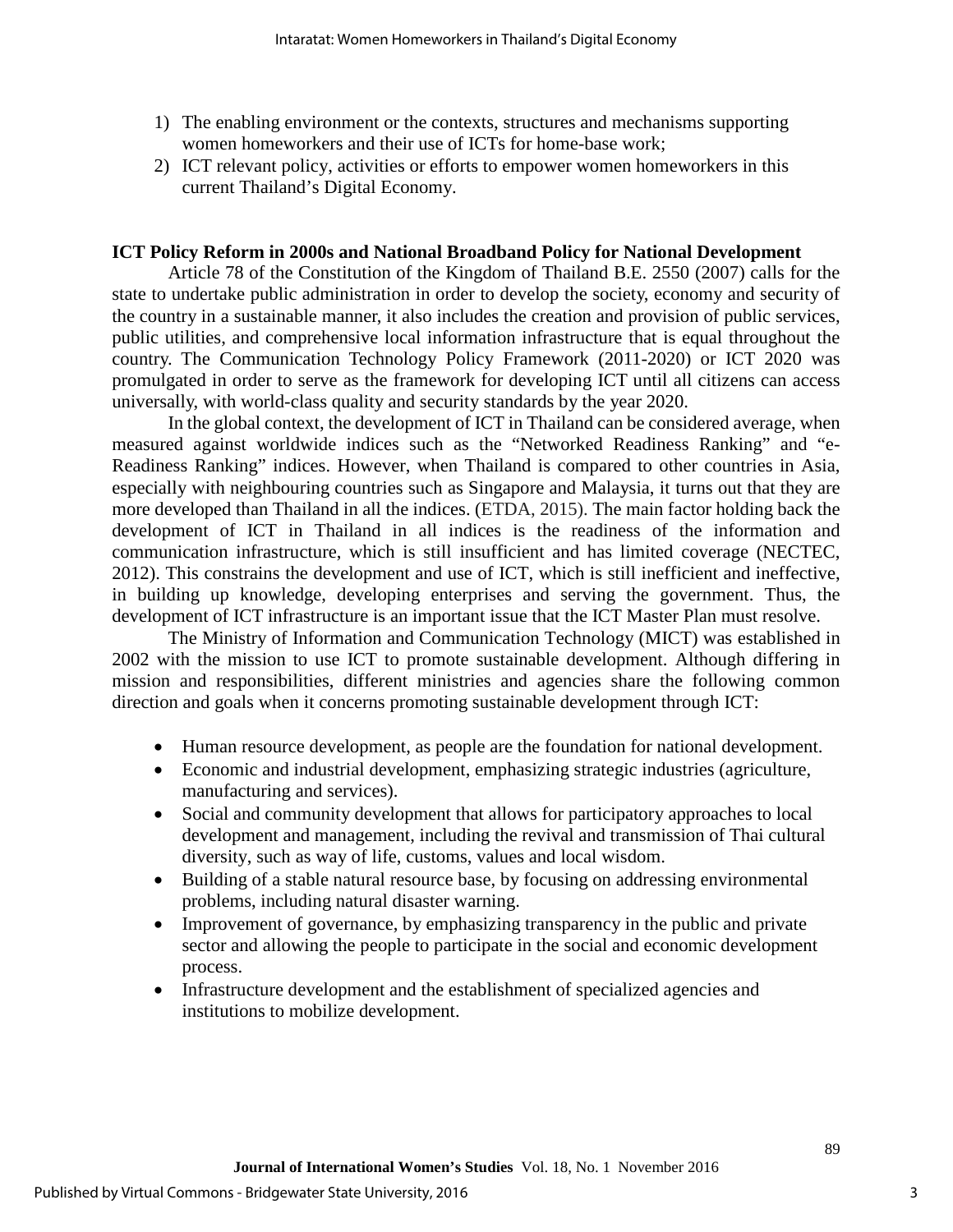#### **Methodology**

Three locations in Thailand, namely, Lumpang, Chiangrai and Srisakate, were selected for the fieldwork of this research project. The selection criteria of these three provinces was based on homeworkers' outstanding artisanal products (e.g. Five Stars One Tambon One Product: OTOP, Small Medium Entrepresie: SME, ICT skills and competencies of homeworkers, and their demand to scale up their entrepreneurial and e-business strategies. In the first stage, twenty-seven leaders from each of the three provinces were interviewed as well as focus group discussions subsequently, oral histories were also taken among the 27 key informants. In the second stage, the in-depth interviews with nine key informants selected from the 27 key infromants whom represented each type of homebase works. The open-ended and semi-structured interviewing guide were used.

#### **Research Findings**

The research findings map out homeworkers' life contexts and the challenges they face while carrying out home-based work in Thailand's digital economy.

#### **Profile of Home-Based Work**

*Homeworkers' personal characteristics* 

Over 80 percent of homeworkers in Thailand are women (Intaratat, 2014; [www.ccdkm.org\)](http://www.ccdkm.org/). The majority of homeworkers interviewed in this study, work individually from home although a significant number work with others as groups (e.g., family-based, group-based enterprises). Those who work individually from home, are small scale homeworkers or homepreneurs with others working for them. Homeworkers who work individually are likely to belong to or are registered with groups but may or may not be active members of the group.

Results from the interview survey indicate that the majority of homeworkers' working age may vary, with the oldest being 80 years old and the youngest being 13 years old. There is no one in the group who is below the legal working age although the data from the Office of National Statistics indicated the prevalence of child labour (ages 10 to 13) in homeworking. A third of the 27 homeworkers interviewed are between the ages of 30 to 39; 24% are between 40 to 49 years old; and 24% are between 50 to 59 years.

A majority of homeworkers (69%) are married with children, though a significant number of their husbands are working away from home as migrant workers. Those working elsewhere within Thailand return home two to three times a year whereas those working abroad are only able to return every two to three years. A few homeworkers narrated sad tales of 'disappearing' husbands who come and go without informing their wives of their intention. One told of her unskilled husband who was unable to hold a steady job and would squander away any money he earned. He was killed in a drunken brawl. Though the homeworkers talked about other women's husbands coming home with sexually transmitted diseases including HIV/AIDS, it was not certain how many of these women also suffer the same fate (Intaratat, K. and Lomchavakarn, P. 2014). They certainly bear the main burden of caring and maintaining the family and aged dependants with little or no remittance from their 'absent' husbands. Many of the homeworkers interviewed believe that a 'good wife' is supposed to be able to make ends meet no matter how little the husband provides.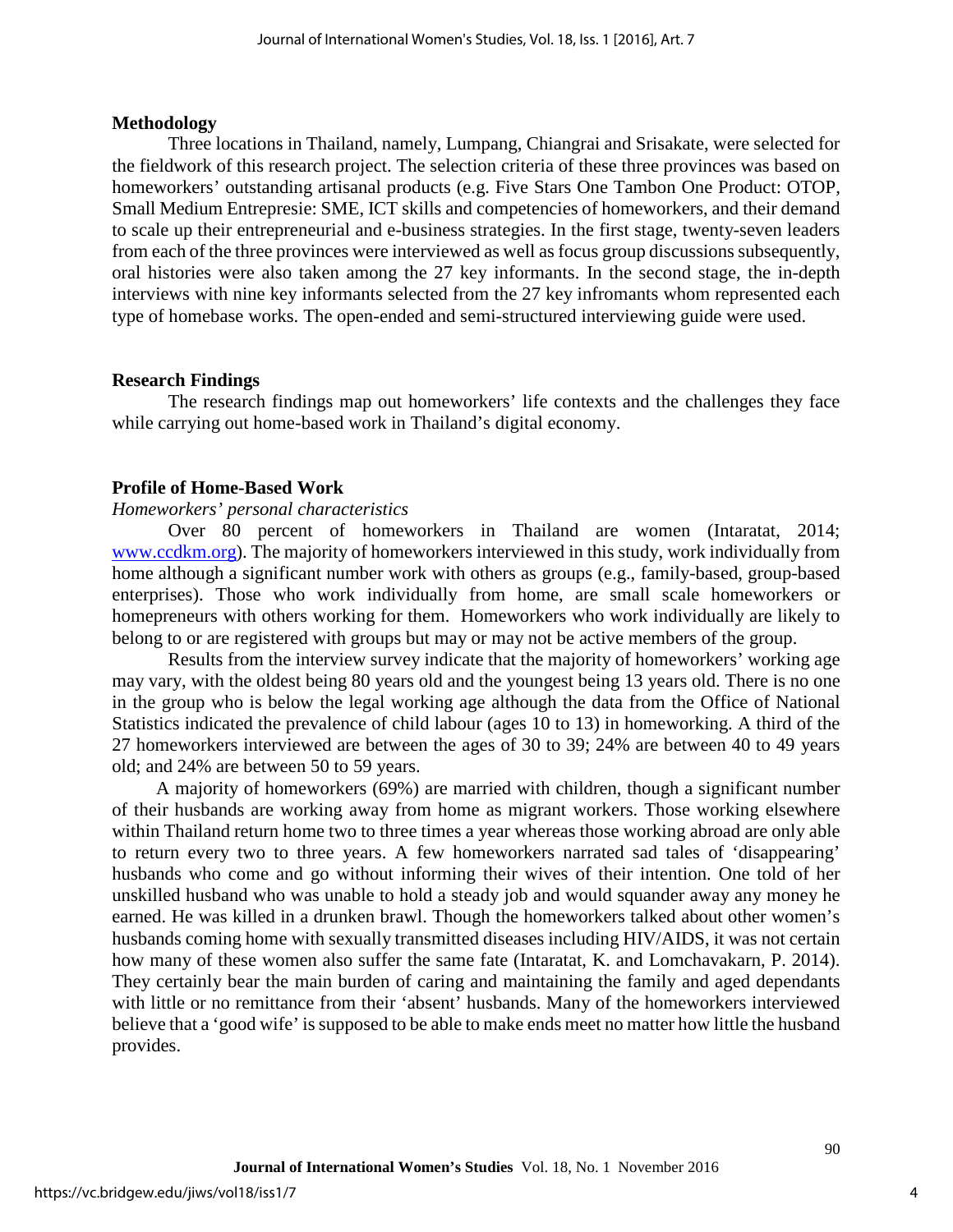*"After we got married, our livies have to devoted and honest to our husbands no matters what will happen".* 

Many homeworkers choose to work from home because of domestic responsibilities, which are largely carried out by women. There are also those who returned home after losing their jobs following the Asian Financial Crisis in 1997 and other crises. In addition, a great number of women have worked in a formal working environment such as a factory but found these jobs provide them with only a small income which is barely able to meet their basic needs for transportation, lunches and clothes. Others were faced with an income that is too small to hire domestic help or send children to nursery schools. Because of their desire to work more independently and with flexibility, many women opted for home-based work. The shift from a part-time job to full-time home-based work has increased since 1999 when more incentives for home-based work were made available by the government and new opportunities arose in the industries and markets.

#### *Household and home-based work socio-economic features*

Women homeworkers interviewed in Lumpang, Chiangrai and Srisakate<sup>[2](#page-5-0)</sup> are more likely to own their house or live in lower or middle class suburban residential areas. They also usually stay with their extended families. Many homeworkers enter home-based work to earn extra income even though their earning is sometimes minimal. The reason for their choice may vary from reducing loneliness during the daytime to using their local wisdom gained from their ancestors:

*"I got vocational trainings from some of my local government agencies to produce local producsts after my farm works as well as my household works. It is great because I can have some small income from it as well as some relaxation during working on it such as silk or weaving, etc. I worked both individual in my home as well as worked with other Women Group's members".* 

Initially, they may not gain any support from their family members and will have to prove that they can manage all the burdens and challenges of both domestic responsibilities and productive work.

There are clear divisions of labour along gender lines within the family in reproductive work. The women in the family assume full responsibility for the household chores. Most homeworkers give priority to the care of dependents be they children, elderly parents, relatives who are unemployed or disabled members of their families. In Northern provinces in Thailand such as Chiangrai and Lumpang, males are more likely to help with cooking if the women are heavily burdened. In some small families, the husband and children are likely to help with housework in order to ensure the survival of the family; women, however, are still the first to rise and the last to retire at night<sup>[3](#page-5-1)</sup>.

Children assist homeworkers especially during school holidays, or during their free time after school or weekends in their productive work. Male homeworkers or husbands help distribute and market the products, or serve as messengers and undertake heavy jobs. Daughters are more likely to help sewing and performing accounting tasks, while sons often help in products' quality

 $\overline{a}$ 

<span id="page-5-0"></span><sup>2</sup> https://upload.wikimedia.org/wikipedia/commons/thumb/4/44/Thailand\_Sisaket\_locator\_map.svg/2000px-Thailand\_Sisaket\_locator\_map.svg.png

<span id="page-5-1"></span><sup>&</sup>lt;sup>3</sup> In the North of Thailand, a family's activities are seen more as the norm in their daily life style compared to other regions.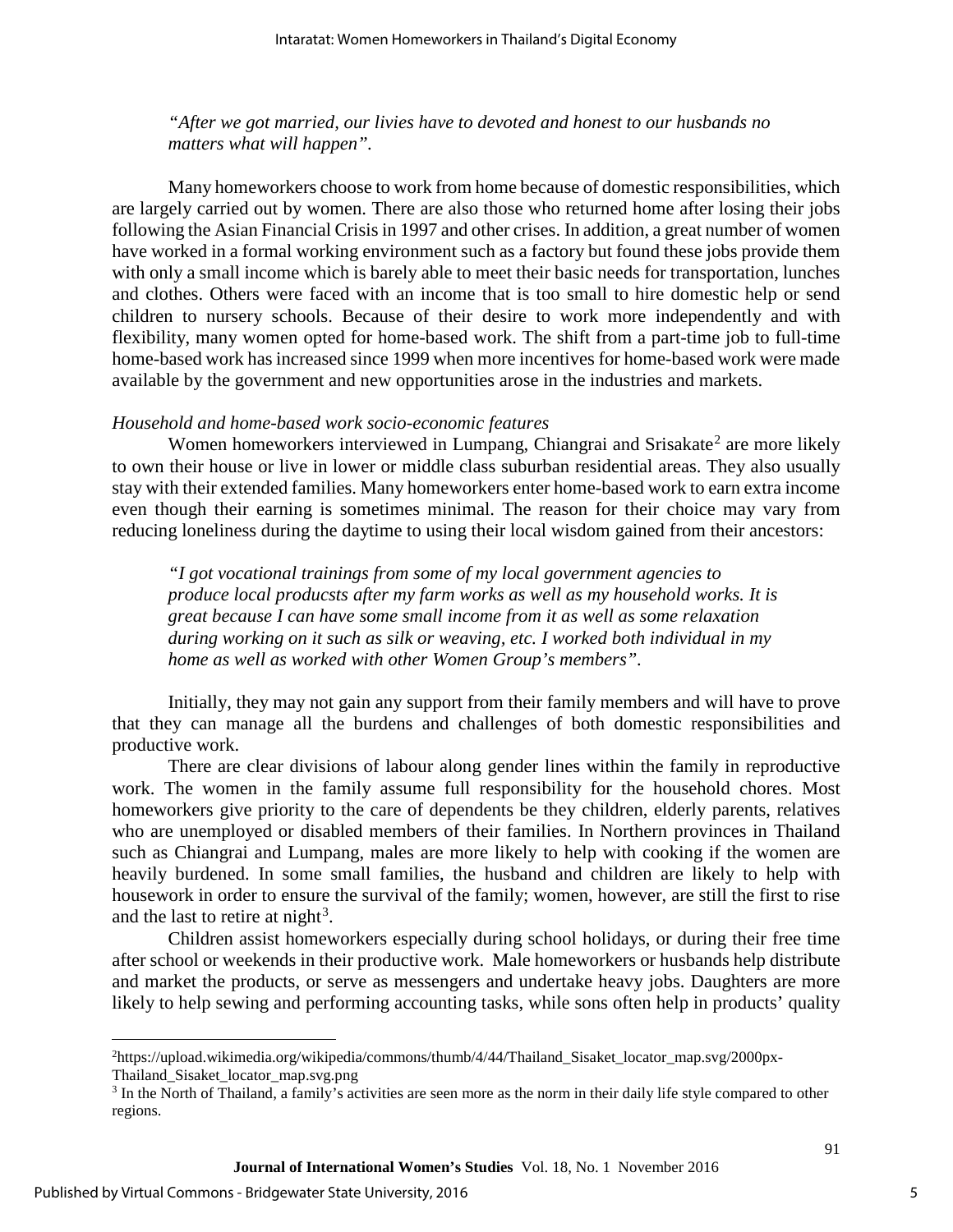control and stocks. Thus, it is apparent that the division of labour in productive work is also according to gender.

The household income of the homeworkers interviewed is between US\$100 to US\$550 per month. The average working hours are 10 to 12 hours per day, and their average income is mostly between US\$ 7 to US\$ 12 per day. Research results indicated that the female Northern homeworkers, belonging to the sewing group, earned around 150-200 Baht per day (US\$ 5-7) or US\$ 100-150 per month. Homeworkers in the silk and pottery making sectors earn more than US\$100 per month; in contrast, homeworkers working in the garment only earn US\$ 70-80 per month. The majority from this group are primary earners with occasional income from husbands or children doing casual jobs. However, although the rest have earnings which exceed this amount, the cost of living in the three sites selected is higher. Thus although the homeworkers earn more than the national poverty line income, they are in fact still poor<sup>[4](#page-6-0)</sup>.

## *Skills and training*

The homeworkers interviewed are mainly engaged in the following types of work:

- Garments/Clothes: Sewing, embroidery, clothes decoration, and cloth mattresses  $(40\%)$ ;
- Handicraft: Wood carving, weaving, clothes hangers, mulberry papers and products, and artificial flowers (25.5%);
- General home-based work: Food services, decorative items, other types of souvenirs, and factory-related products, i.e. powder puff which is not a handicraft (12.4%);
- Local wisdom home-based work: Silk weaving, cotton weaving and decoration, and Benjarong pottery - high-end products which allow homeworkers to earn higher income  $(10.6\%)$ ;
- Services: Traditional massage, beauty salon (4%);

The home-based work is primarily centred around the making of creative products with only a few linked to the food-processing industry. Some products like silk and pottery are for niche markets. There is a slight differentiation in the type of homeworking among the three sites as noted below:

## *Lumpang province*

- Dress decorations
- Knitting
- Sewing decorations
- Decorated pottery (Benjarong pottery)
- Services (i.e., Thai traditional massage)
- Cowboy hats
- *Chiangrai province* 
	- Cloth mattresses
	- Sewing decorations, general clothes sewing
	- Cooking: Thai desserts and Thai cuisine

 $\overline{a}$ 

<span id="page-6-0"></span><sup>&</sup>lt;sup>4</sup> All those homebased workers still cannot access to any marketing channel by themselves, they have to sell via middleman channel (Kamolrat, 2014).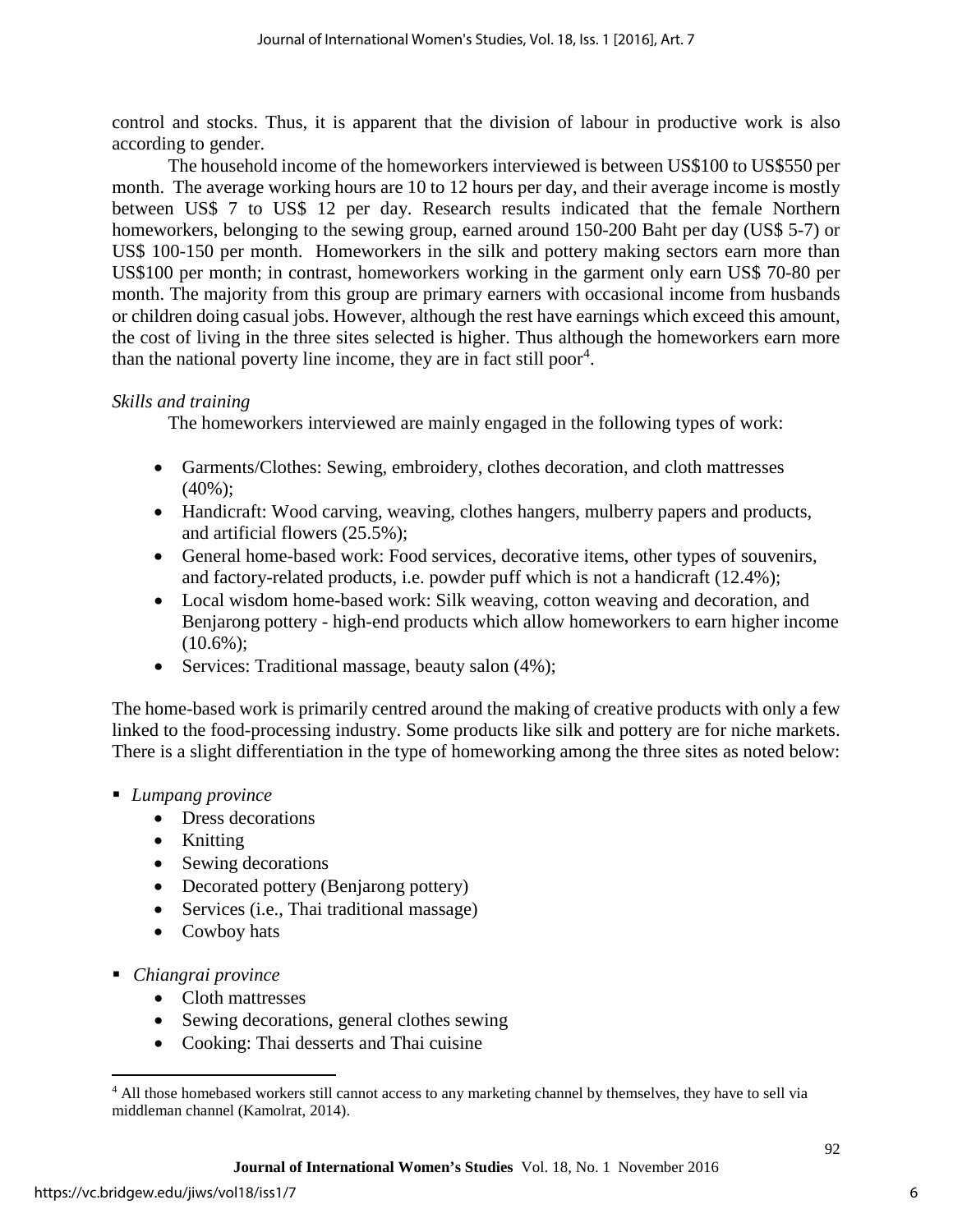- Coffee
- Knitted souvenirs for local tourism
- *Srisakate province* 
	- Silk and cotton weaving, and some handicrafts from pieces of silk and cotton
	- Mattress made from pieces of cloth
	- Artificial flowers
	- Bakery
	- Services (i.e., beauty salon, traditional massage)
	- Local tourism

Some of the home-based work skills, such as silk and pottery making, are passed on from one generation to the next. Of the homeworkers interviewed many said they learned very few skills from formal school education. Some skills were acquired from previous jobs, normally factory jobs or jobs with village work groups. Some government agencies and contract companies provide or support the training of homeworkers. Among these initiatives are the programmes of the Department of Community Development, Ministry of Interior; Bureau of Labour Skills Development, Ministry of Labour; Department of Non-Formal Education, Ministry of Education; and Department of Export Promotion, Ministry of Commerce. (Chasombat, Pradit, 1999).

## *Policy or efforts to address women homeworkers*

ICT policies that are particularly relevant to Thai women homeworkers are:

## *E-government*

 $\overline{a}$ 

E-government is a new form of government administration, one that uses computer technology and communication networks to provide better services to businesses and citizens. It also boosts the efficiency of government operations as well as enhancing good governance and transparency. ICT can serve as a tool to boost the country's development into a knowledge-based society. At the same time, the use of the Internet as an electronic means for public service provision allows citizens to get closer or more familiar to government policies while the government can strengthen its relationship with citizens.

The targets for Thailand's e-government policy are based on the following principles: red tape-reduction, rapid-response, rural coverage, round the clock (24x7), equality and transparency. The e-government project, jointly implemented by the Ministry of ICT and NECTEC $<sup>5</sup>$  $<sup>5</sup>$  $<sup>5</sup>$  has</sup> developed a system to monitor readiness for e-government development, called Service E-Readiness Explorer, or SEE. The SEE system is composed of subsidiary systems: a system for the integration and monitoring of ICT operational plans; a system to survey and monitor progress in the development of electronic services like automatic website survey; and an interactive program to monitor progress. In terms of ICT usage within the public sector, it was found that the government's IT budget has risen continually, with an emphasis for the most part on the development of government-service systems. This is in line with the seventh strategy laid out in the national ICT Master Plan.

<span id="page-7-0"></span><sup>5</sup> NECTEC: the national Electronics and Computer Technology Center, Ministry of Science and Technology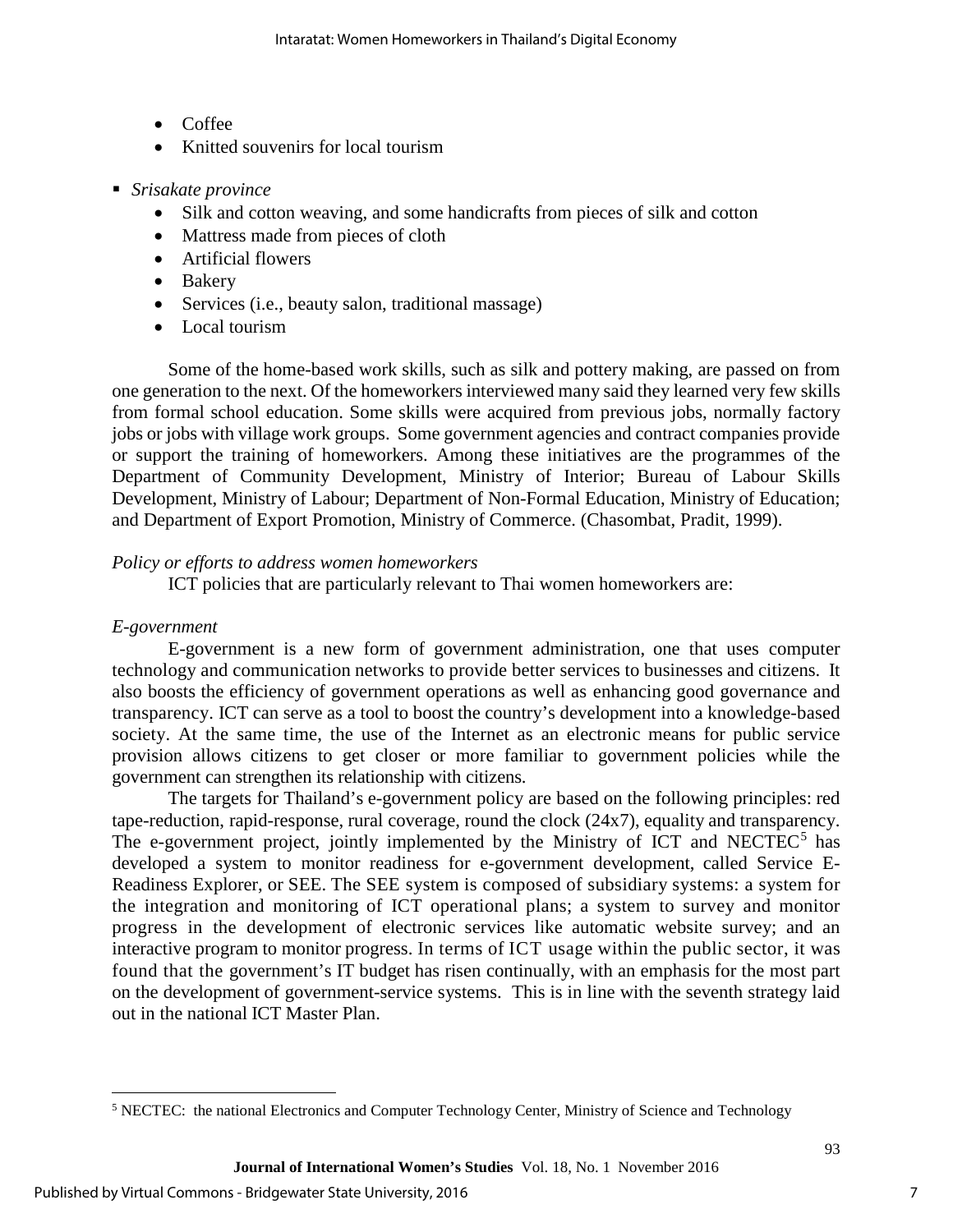



#### *E- Commerce*

The National Statistical Office (NSO) has annually conducted a survey on the status of e-Commerce in Thailand since 2007. The survey aims to obtain information about the current e-Commerce businesses, obstacles and recommendations that need assistance and support provided by the government sector to determine policies, formulate plans and measures in order to enhance the potential for e-Commerce development and commercial competitiveness. Besides, this survey can be used as a follow-up assessment of prior e-Commerce developments. In the meantime, private sector businesses can use this information as a guide to expand their markets and adapt their competitiveness to the market in more appropriate manners.

## **Figure 2: Information of e- Commerce business** (NECTEC, 2012)



Most of e-Commerce businesses are led by entrepreneurs engaged in B2C (79.7%) and B2B (19.3%). Those engaged in B2G without e-Auction from procurement with government, were only about 1.0% (Figure 2).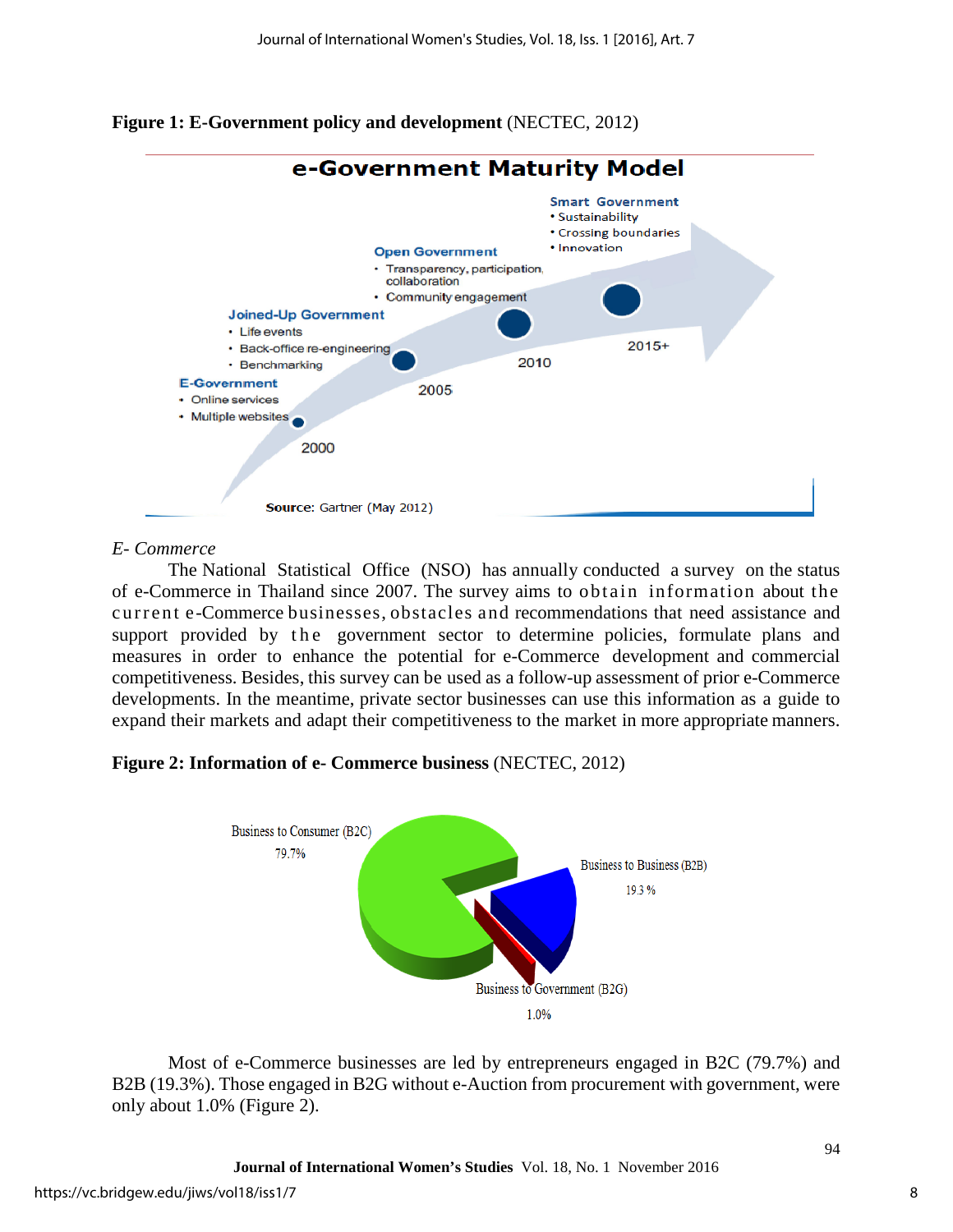Considering the large scale of e-Commerce businesses, the survey showed that the most popular industries were mostly travel, hotels and resorts (24.0%), next was the fashion industry, accessories and jewellery (23.3%), computers, electronic appliances and the Internet (19.2%), service businesses (7.0%), office equipment (4.9%), followed by the automotive industry and products  $(4.1\%)$  and others  $(17.5\%)$ , respectively (Figure 3).



**Figure 3: Percentage of e- Commerce business by type** (NECTEC, 2012*)* 

The survey also showed that most e-Commerce businesses were: small enterprises (66.8%), with 1-5 persons engaged, medium enterprises (26.6%), with 6-50 persons engaged, followed by large enterprises, with more than 50 persons engaged.





*Current policy: Digital Economy and the Thai Economy in 2015* 

The Royal Thai Government has pledged to promote the digital economy in order to modernize the country for the benefit of the Thai economy, recognizing that digital technologies enable people all over the world to connect without borders and to have easier and quicker access to information through the Internet. The Ministry of Information and Communication Technology is joining hands with the Federation of Thai Industries in translating the Government's policy on the digital economy into action. The Office of the National Economic and Social Development Board (NESDB) has predicted that in 2015, the Thai economy would grow by four percent.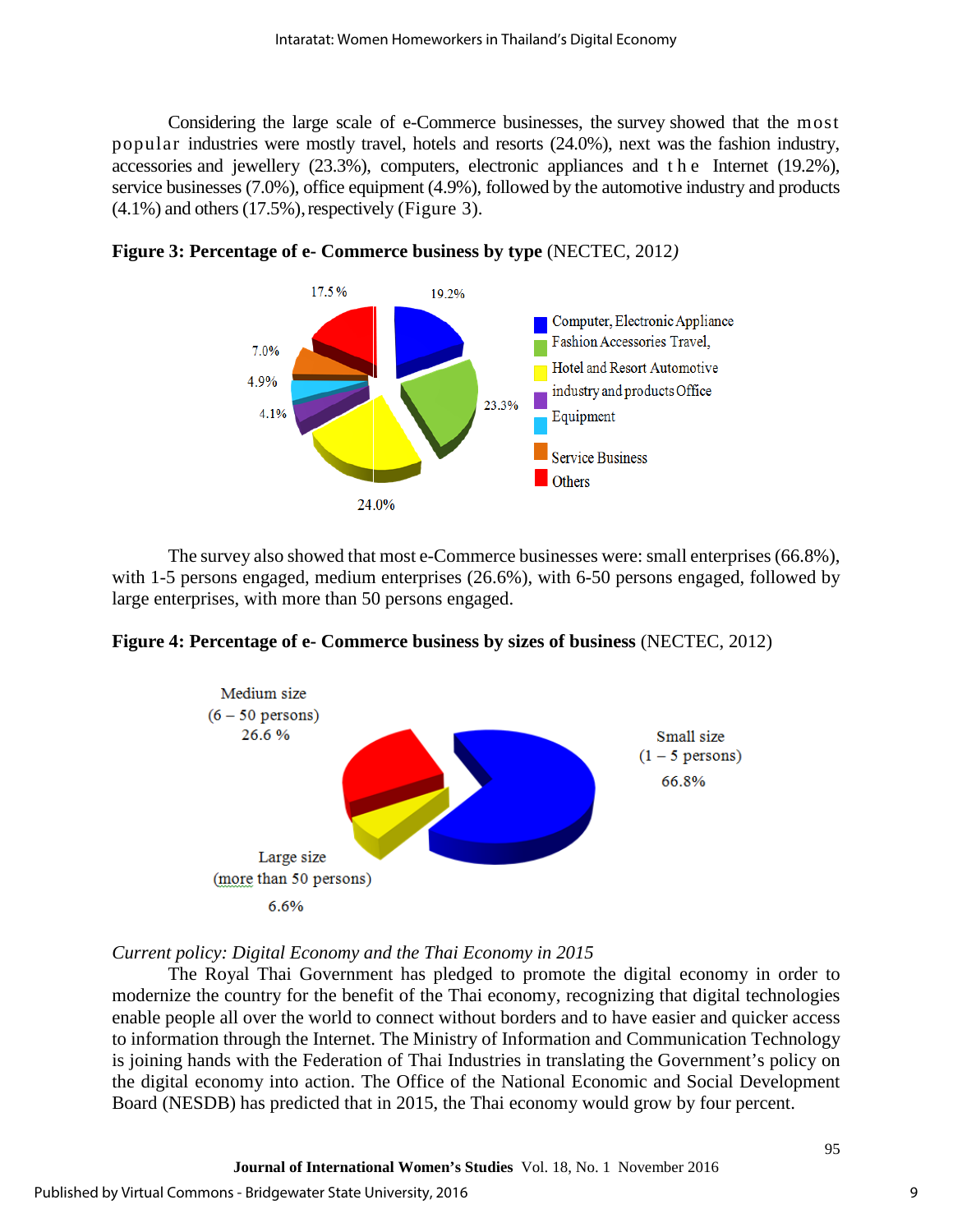"Digital economy" refers to an economy that is based on digital technologies, which are rapidly transforming both business practices and societies. The Thai government is giving a boost to the digital economy in order to enhance the competitiveness of the Thai industrial sector and prepare Thailand for the ASEAN Economic Community. In response to this policy, entrepreneurs and operators of the digital business will be created and developed, in order to become a driving force for the country's productivity. The strategic framework for digital economy promotion consists of four main areas: Digital Commerce, Digital Entrepreneurship, Digital Innovation, and Digital Contents. In pushing forward this strategic framework, the MICT aims to promote a new generation of entrepreneurs, as well as commercial and industrial innovations. At the same time, the MICT will assist traders and investors in turning to the digital system and creating a new market for the digital content industry. Entrepreneurs will be urged to be aware of the importance of the use of ICT in enhancing efficiency and reducing production costs. Related laws will also be revised in order to accommodate the digital economy in the future.

## **Current Digital Economy Policy in Thailand**



**Figure 5: Current Digital Economy Policy in Thailand** [\(https://www.etda.or.th/2](https://www.etda.or.th/)016)

Thailand's digital economy and society framework is based on five supporting pillars:

a) Hard Infrastructure: this framework focuses on reliable networks with enough capacity, coverage and suitable pricing as a prerequisite to economic and social development. The national broadband initiative proposes to pool together existing network resources that belong to state enterprises, government agencies, as well as private companies for more efficient resource planning and usage. Moreover, hard infrastructure also aims to increase investments in data centers and international gateway capacity.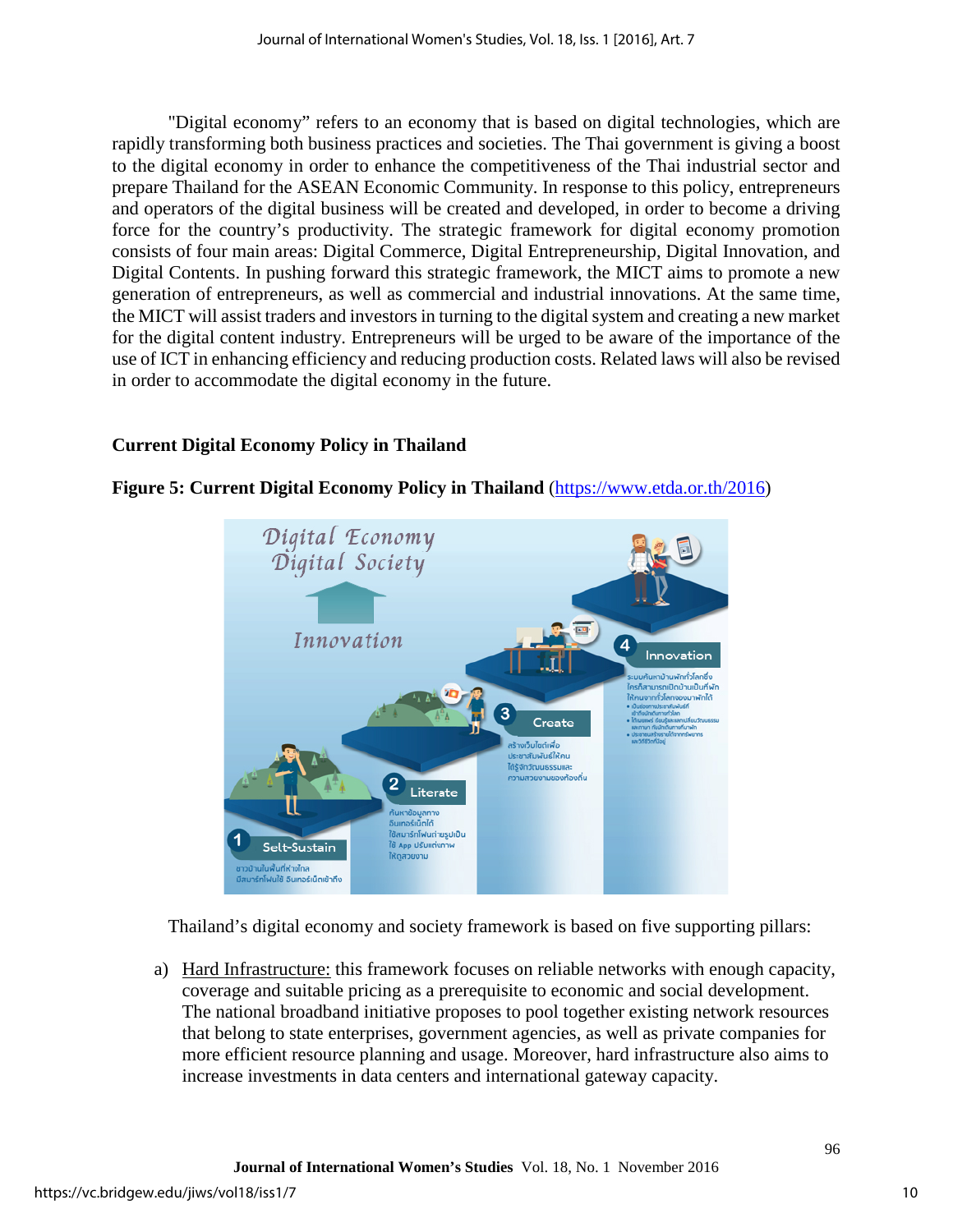- b) Service Infrastructure: refers to infrastructure that enables service innovations in both government and business sectors. This pillar promotes service platforms that will allow data from multiple sources to be linked and mashed-up to create innovative services. Government data will be open and integrated through government service platforms with the goal to provide paperless, one-stop, citizen-centric services. For example, this will eliminate traditional requirements of using hard copies of citizen ID and house registration.
- **c)** Soft Infrastructure: refers to the underlying processes to guarantee secure and trust in digital transactions. New laws and regulations are being created, while the existing ones are being updated—especially to improve user privacy protection and data security. In addition to electronic transaction promotion, this pillar also addresses trade facilitation with an electronic document exchange system.
- d) Digital Economy Promotion: aims to boost the Thai economy through a vibrant digital business ecosystem. Digital technologies will transform how Thai businesses of all sizes operate—especially the Small and Medium Enterprises (SMEs), from competing for prices to creating new value for products and services. Digital commerce as well as digital marketing are important tools to bring the SMEs and OTOP (One Tamboon One Product) products into market. Furthermore, capacity building in the area of digital entrepreneurship, e-commerce, and digital marketing are necessary to achieve a longterm economic growth.
- e) Digital Society Promotion: In order for Thailand to become a digital society, everyone—especially the less privileged groups—should have easy access to information as well as public services via digital means. Such equal access can be achieved by means of universal design and digital inclusion projects. In addition, it envisions a digital society where all citizens can learn throughout life and also become media and information literate.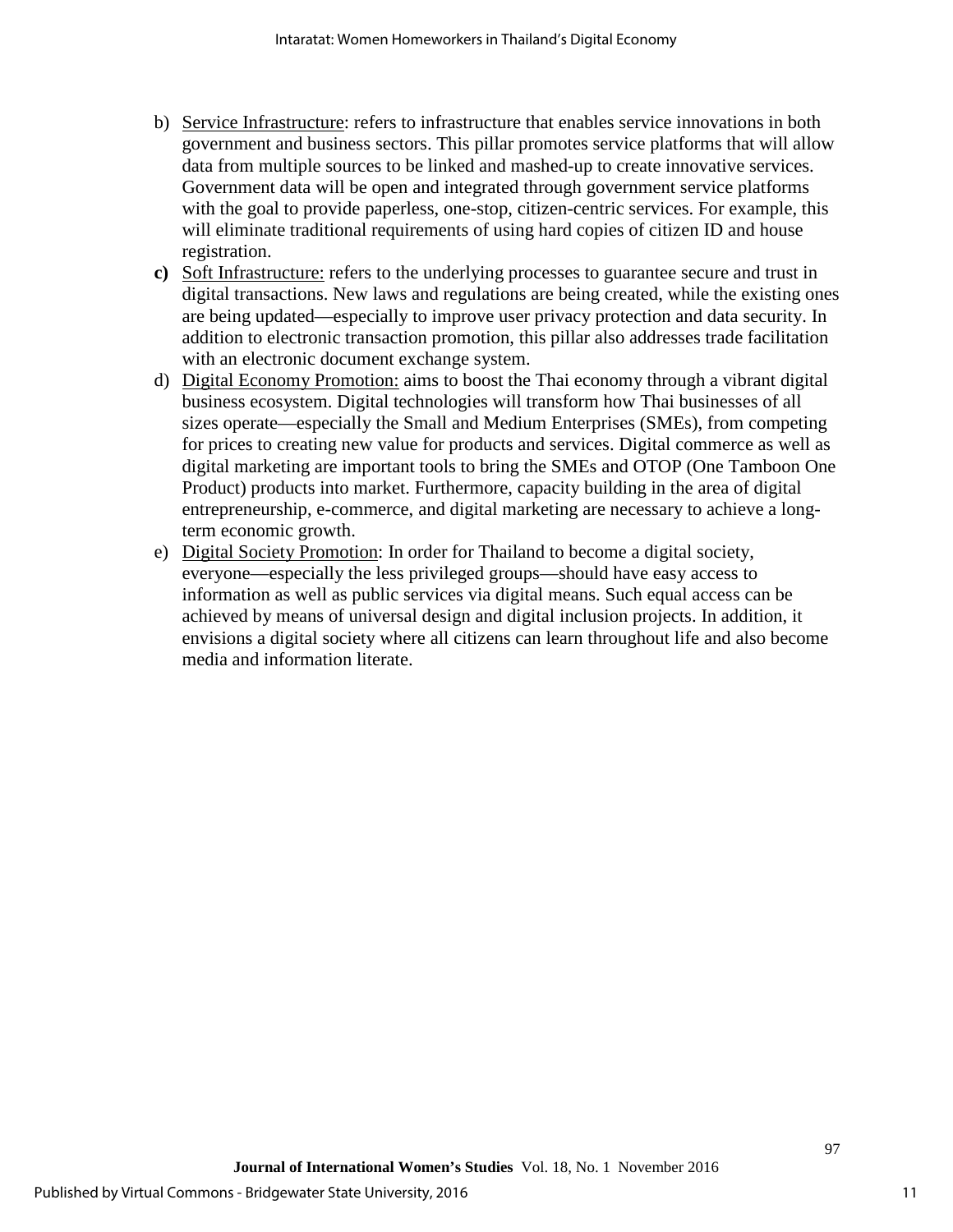## **Thailand Digital Economy: Aims and Vision**





## **Programmes and activities directed at homeworkers**

*Action towards ICT-enabled home-based work* 

1. Women, employment, and policy

"Social justice and rights" is one of the key elements of the ASEAN Socio-Cultural Community Blueprint which constitutes the Roadmap for the ASEAN Community as the *Cha-am Hua Hin Declaration on Roadmap for the ASEAN Community* was adopted at the 14th ASEAN Summit in Cha-am, Thailand on March 1, 2009. Based on its commitment to promote social justice and mainstream people's rights into its policies and all spheres of life, including the rights and welfare of children and women, Thailand, as one of ASEAN's member states, has set a strategic objective to "safeguard the interests and rights as well as provide equal opportunities, and raise the quality of life and standard of living, for women, children, …" (ASEAN 2009: 78).

In Thailand, the economic sector is more gender equal than the political sector; in fact, women play an active role in the economic development of the country. On the *[Gender Gap Index](http://reports.weforum.org/global-gender-gap-report-2015/economies/#economy=THA)* [\(2015\)](http://reports.weforum.org/global-gender-gap-report-2015/economies/#economy=THA) of the World Economic Forum (WEF), Thailand ranks 60 out of 145 countries (see Figure 1), preceded by Philippines (7), Lao PDR (52), and Singapore (54), in ASEAN. While Thailand and Vietnam have the highest percentage of women professionals and technical workers in the world, a high ratio of female economic activity may not be a synonym for gender equality. In fact, the two countries have been unable to close the widening gender pay gap (ASETUC, 2013), and even though the number of women-led enterprises not connected to the family has risen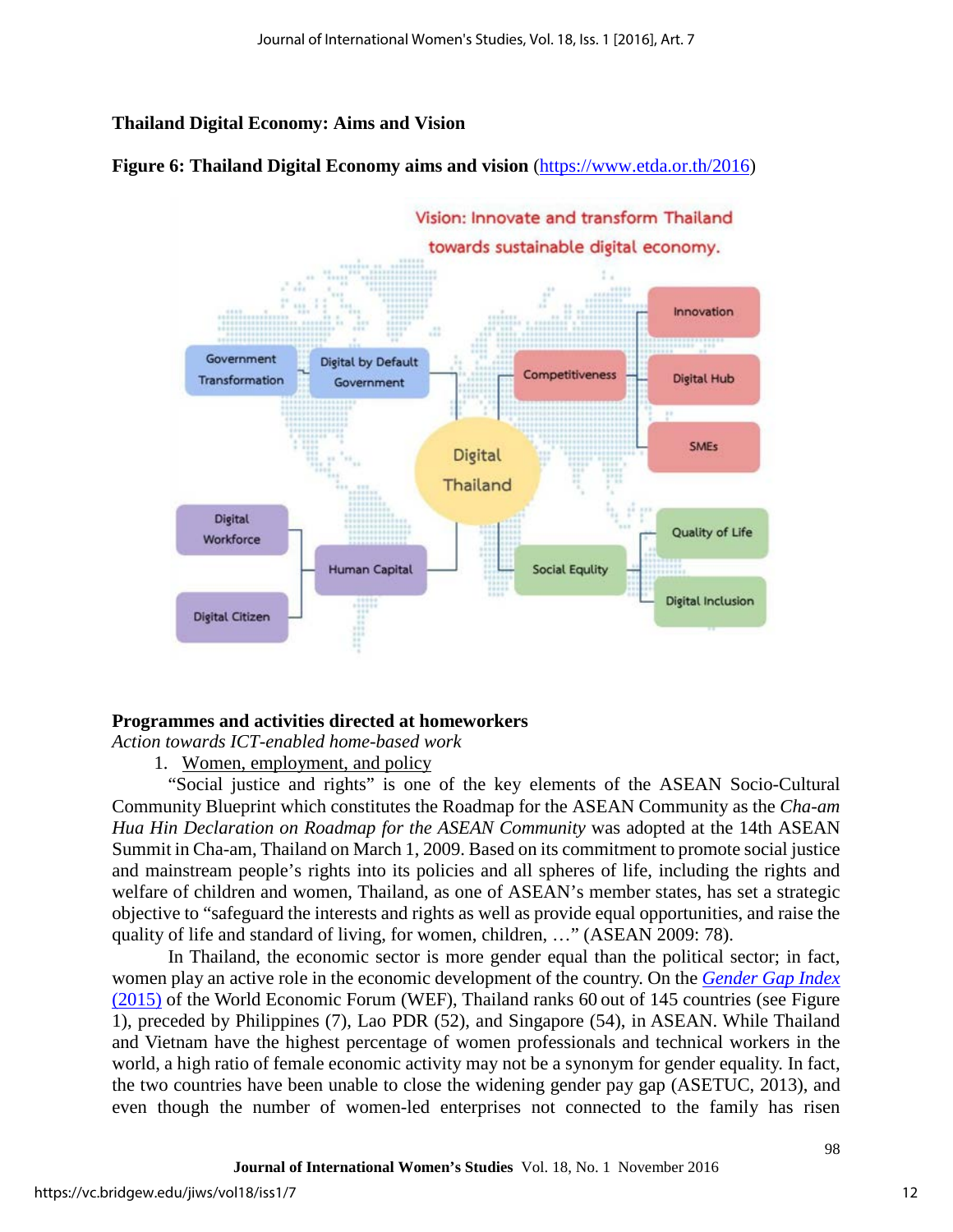significantly in the past four or five decades, most management positions are still held by men.

#### *National Labor Laws in Thailand*

- a) Labor Relation Act 1975 (B.E. 2518)
- b) Immigration Act 1979
- c) Social Security Act 1990 (B.E. 2533)
- d) Measure in Prevention and Suppression of Trafficking in Women and Child 1997 (B.E. 2540)
- e) Labor Protection Act 1998
- f) Persons with Disabilities Empowerment Act 2007
- g) Alien Working Act 2008

Thailand has made significant progress in development over the past three decades having seen the poverty incidence decreased to of 8% in 2009 and significant improvements in health, education and social services. Amidst the rapid growth, Thailand faces socio-economic inequalities, widening income gaps, uneven development between urban and rural areas, and unequal access to resources and social services. As the richest quartile in Thailand makes about half of the income, the lowest quartile garnered less than 10% of the income [\(www.unwomen.org,](http://www.unwomen.org/) 2015)

The country has ratified the Convention on the Elimination of All Forms of Discrimination Against Women (CEDAW) in 1985 and its Optional Protocol in 2000, and endorsed the Beijing Platform for Action (BPFA) and the Millennium Development Goals (MDGs). It has developed the Millennium Development Goals Plus, with the spirit of treating the MDGs as the floor and not the ceiling, and has made significant efforts to integrate the international principles and instruments into the policy and programming framework, evident in the Constitution B.E. 2550 (2007), which has anti-sex discrimination and gender equality provisions. The Protection of Domestic Violence Victim Act was promulgated in 2007, and the penal codes and sex discrimination laws have largely been revised.

Challenges in gender equality and the empowerment of women in Thailand remain in the areas of lack of sex disaggregated data, traditional attitudes and stereotypes which underpin domestic violence and violence against women, low participation of women in politics and decision-making positions, discrimination and vulnerabilities of ethnic and rural women as well as women in the informal sector, HIV prevalence, trafficking and exploitation.

## *The Digital Economy Campaign in 2015*

As for 2015, Thailand's GDP is likely to grow by between 3.5 and 4.5 percent, as exports are expected to increase following the recovery of major global economies. Private investment in 2015 is expected to expand by 5 percent, since the Government is accelerating investment promotion. Tourism continues to grow, while the Government is accelerating major investment projects in the public sector. It has been suggested that economic management in 2015 emphasize farmers and SMEs, as agricultural products are facing falling prices and the country has to deal with volatility in the global economic and financial situation.

## *Digital Economy Activities*

In Thailand, it is clear that without strong multi-stakeholder partnerships, national and ASEAN's strategic priorities to strengthen the competitiveness of the ICT sector and narrow the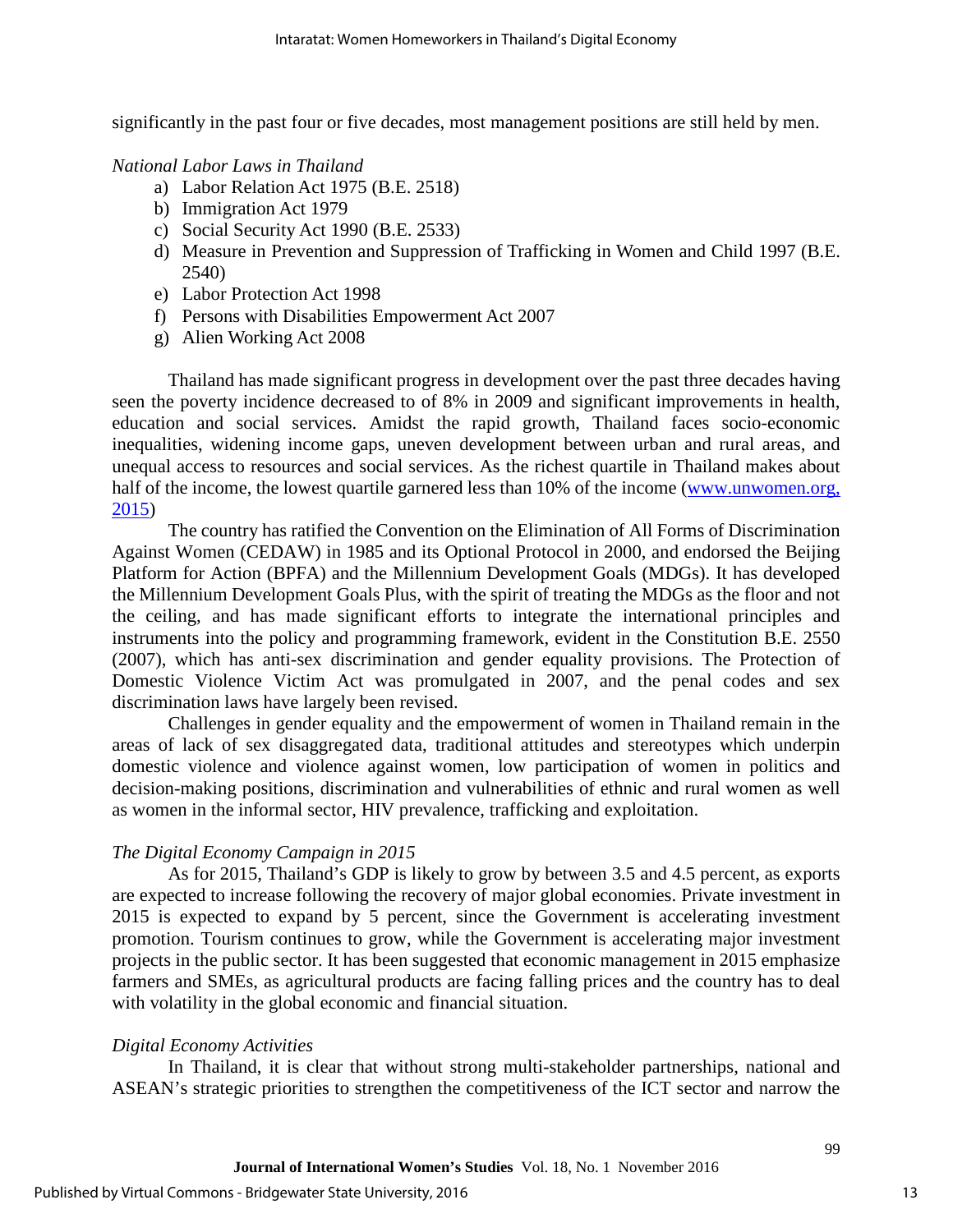digital divide within and among member states, cannot be achieved. Building an enhanced Thai and ASEAN connectivity and digital inclusion requires not only the development of new strategies and institutions, but also investment in more effective implementation of existing and future initiatives. Successful initiatives and recent programs that have contributed to the empowerment of women homeworkers in Thailand to fulfil the priorities of the Digital Economy Policy Plan Pillar 4, namely: Digital e-Commerce, Digital Entrepreneurs, Digital Innovation, and Digital Contents include:

- The Very Local Trip Community Based Tourism project spearheaded by The Research Center of Communication and Development Knowledge Management (CCDKM) and private sectors. This project integrates the social, economic, and environmental dimensions of development by enhancing the capacities of locals in using ICT to promote and conserve cultural and environmental heritage, arts and crafts and new opportunities for job creation and income generation*;*
- Massive Open Online Courses (MOOCs) for rural and disadvantaged communities on: Social Entrepreneurship; Communicative English; Social Media for Business, Smartphone Photography, Branding, Marketing and start-up Community Co-working Spaces, ASEAN media and communication. These free courses will be accessible to rural Thais and the initiative was created through partnerships between academia, the private sector and the government;
- CRAFTS and Social EntrepreneurshipCCDKM has met the demand of thousands of women homeworkers to upgrade through ICT, their entrepreneurial, design and styling skills to fit the trends and requirements of international and regional markets. For the first time in Thailand, local and international trainers, fashion and lifestyle experts, have joined forces to deliver an innovative, practical and community friendly pedagogy based on hands on experience and collaborative learning. Over 200 women have already benefit from the free simplified trainings on how to build a brand, business communication, social media for business, smartphone photography, product pictures and retouching for commercial use, landscape and tourism photography, financial literacy, and online business solutions to sell products directly to customers. The project was initiated by The National Broadcasting Telecommunication Commission (NBTC), the Ministry of Social Development and Human Security, the Office of Women Affairs, and academia;

## **Figure 8: Crafts and Social Entrepreneurship Training** [\(www.ccdkm.org,2015\)](http://www.ccdkm.org,2015/)



*SAFSEN* is an ICT based platform that was designed to: provide agricultural tips on appropriate technology to rural small-scale farmers in ASEAN; bridge gaps in educational and literacy levels; narrow the digital divide (gender and geographic); link and network ASEAN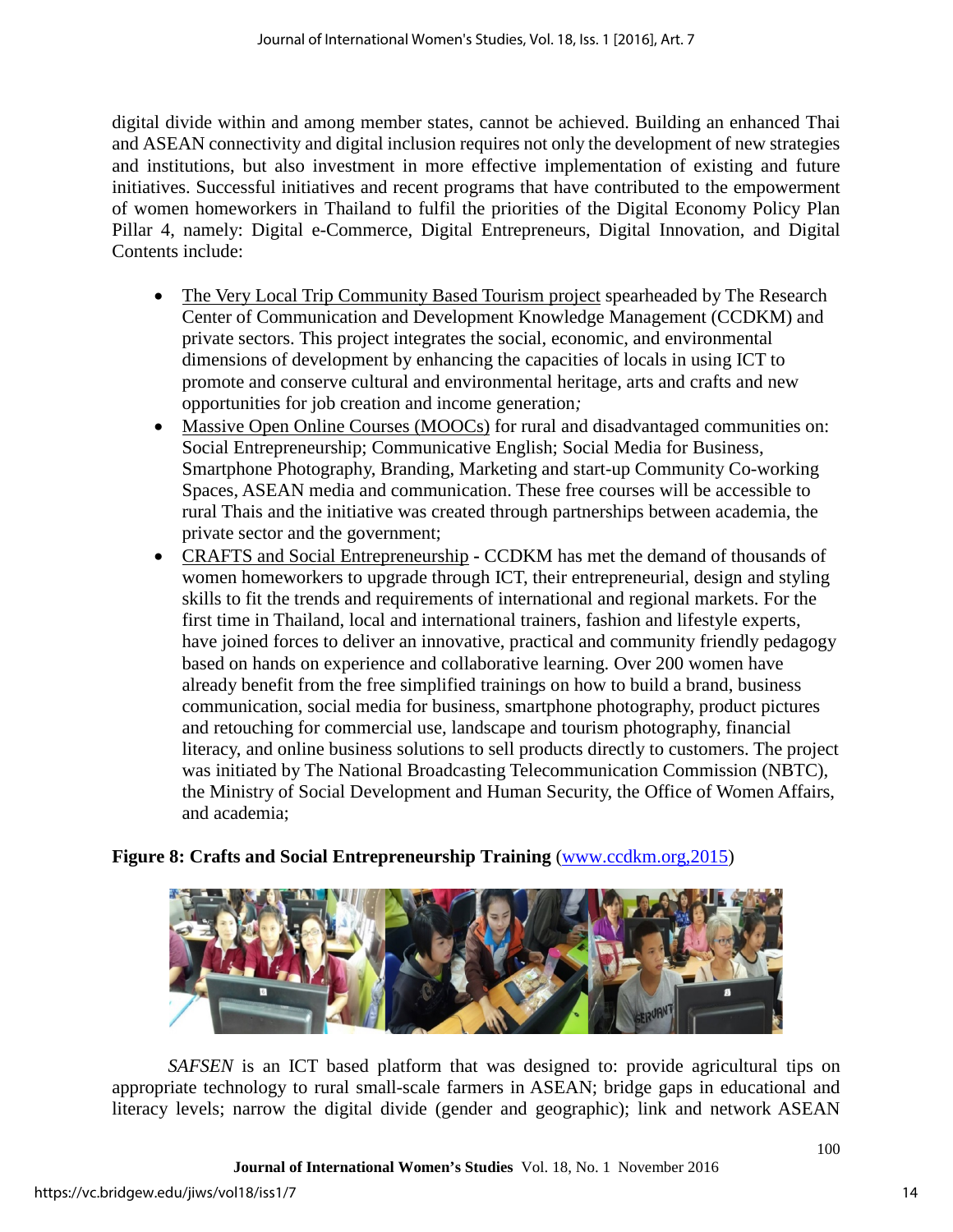farmers; and enhance food security through sustainable agriculture technologies. The SAFSeN training course created by CCDKM is available in English, Thai, Bahasa, Malay and Vietnamese. It teaches farmers how to use the ICT platform, write content and report stories from the field, shoot, edit and upload photographs on the web, use Facebook and Line to share and communicate information on sustainable agriculture technologies. CCDKM has trained both online and offline 5,000 farmers in Thailand and Laos. For most farmers, it was their first time to use social media to raise awareness about their work. Furthermore, their English literacy skills also improved. After the successful outcomes of this project, Thailand's *SMART Farmers* model was taken as an example in the ASEAN region. SMART Farmers from Northern Thailand trained 37 Cambodian farmers and in partnership with CCDKM and Oxfam, launched the first two Community Innovation Centers (CCIC), in Pursat and Takeo provinces. The Project aims to improve the digital literacy capacity of Cambodian farmers, and empower them with access to important information sources, including crop choice, weed control, environment and climate change, weather information, markets; and promote nationally and regionally their own stories, products and services.

#### **Conclusions and Recommendations**

The study of 27 women homeworkers and homeprenerus in Lumpang, Chiangrai and Srisakate has provided insights into the work, lives and challenges that women still face in Thailand despite their access to ICT devices, particularly Smartphones. To prevent those who are unable to organise themselves and work in groups or those who have poor quality products, from becoming marginalised, there is a need for the implementation of policies and plans to cater to homeworkers who operate as individuals, i.e. piece-rate, subcontractors and waged workers of homepreneurs, who lack bargaining power**.** The policies should protect them and accord them benefits. Target groups have to be supported and given access to the resources and assistance provided by the various agencies. Moreover, the study has also identified the need of homepreneurs and homeworkers' groups, of "one stop service centres" or "community co-working space" where target groups can use ICT to access and disseminate information that is relevant to their needs. While the surveyed homeworkers are able to access resources using ICT, more capacity building training is need. E- Services of all relevant agencies under the Smart Thailand must be integrated and more facilitated by ICT. More tailored made academies for homebased workers as well as other marginalizes must be one among the priorities. Peer training and networks socialization under the "one stop service centres" or "community co-working space" also must be more promoted.

In addition, relevant agencies and stakeholders should promote networking amongst homeworkers drawing on simple and affordable ICT tools and applications. This would be especially helpful to expand their access to relevant information concerning training, study trips, different levels of marketing outlets, and e- marketing to receive orders, especially from overseas. Such access will expose both groups to more opportunities, different perspectives, and ideas about how to strengthen their local businesses.

With the Thai government, promoting the use of ICT and facilitating its penetration into the world of the homeworkers, all interviewees had access to mobile phones (smart phones are more visible). Efforts and policies are continuously made to increase the affordability of ICT tools and promote their use for community and business development. Furthermore, the research reveals the need for ICT gender sensitization and training in any tailor made demands from particular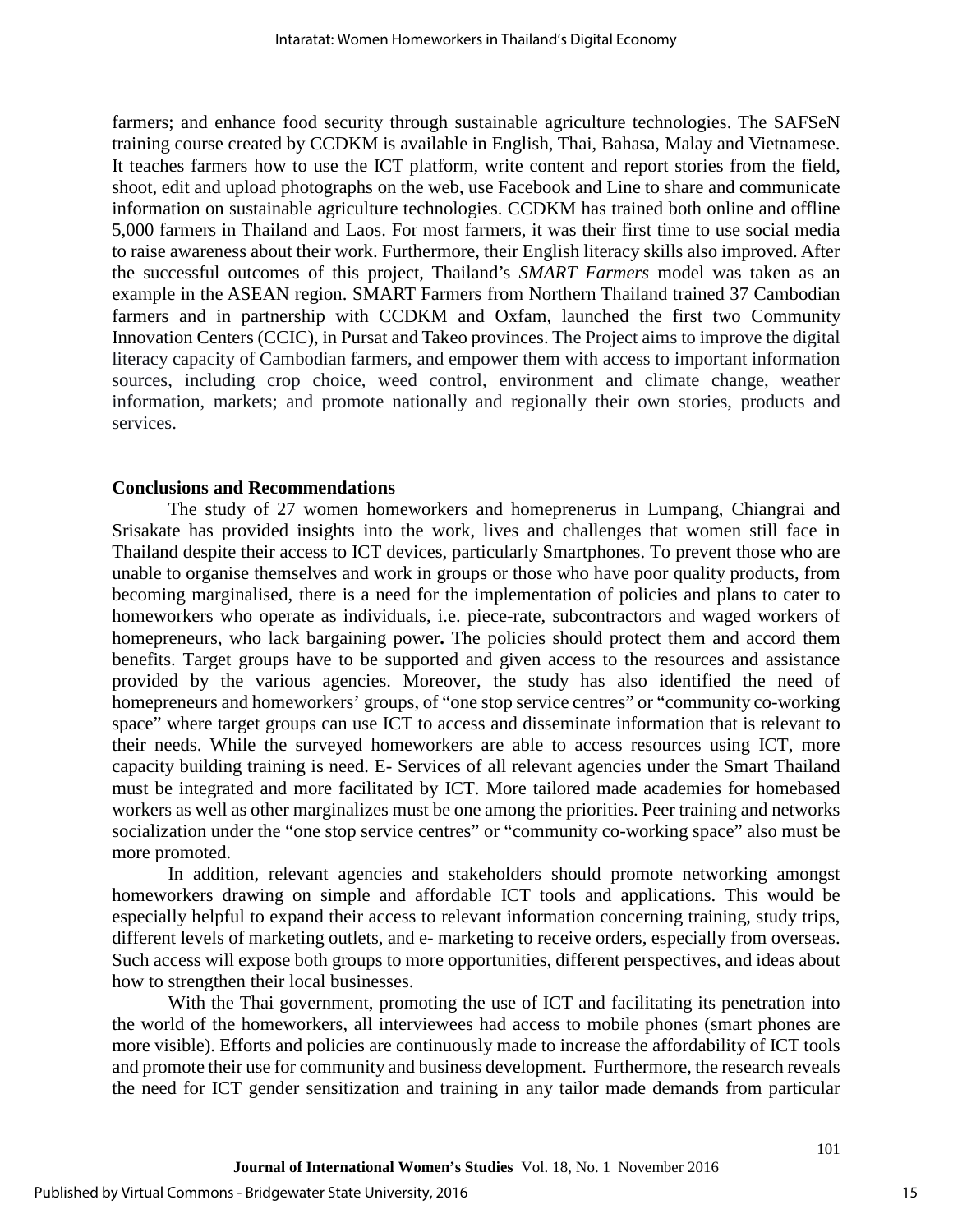homeworker groups. This will be particularly beneficial in improving gender relations, gender equality and removing the feeling of inadequacy related to technology. Some interviewees stated:

*"It would be great if there will be friendly technology or ICT which I can use during my work such as cooking, weaving, farming, etc."* 

*"I would like to use ICT and I think it is not difficult, but I really don't know how to start it and if any problems occur, whom should I consult, etc."* 

Mobile phones, especially smart phones, are extensively used for communicating business transactions including orders from overseas. Some of the leaders from homeworkers use free calls, free messages via LINE, Facebook, Skype in fundamental transaction. But this kind of etransaction still under some small parts of them, still not actively used among all the majority ones. Although mobile phones are widely used, their full potential has not been exploited yet. Currently, homeworkers use mobile technology mainly for verbal communication, rather than for business purposes. Simple and applicable software especially any kind of visualized Application software (App.) must be designed and made available for homeworkers to overcome language barriers when conducting their business internationally and sending designs to customers and responding to orders. As a result of the current government-positive policies and stakeholders' training initiatives, as well as its postive evolution of all stakeholders and partners for nearly a decade (such as E- Services, OTOP, e- marketing platforms, Start Up policy, etc) Thailand could eventually produce more tangible and positive changes among Thai women homeworkers' social status as well as uplift their quality of life.